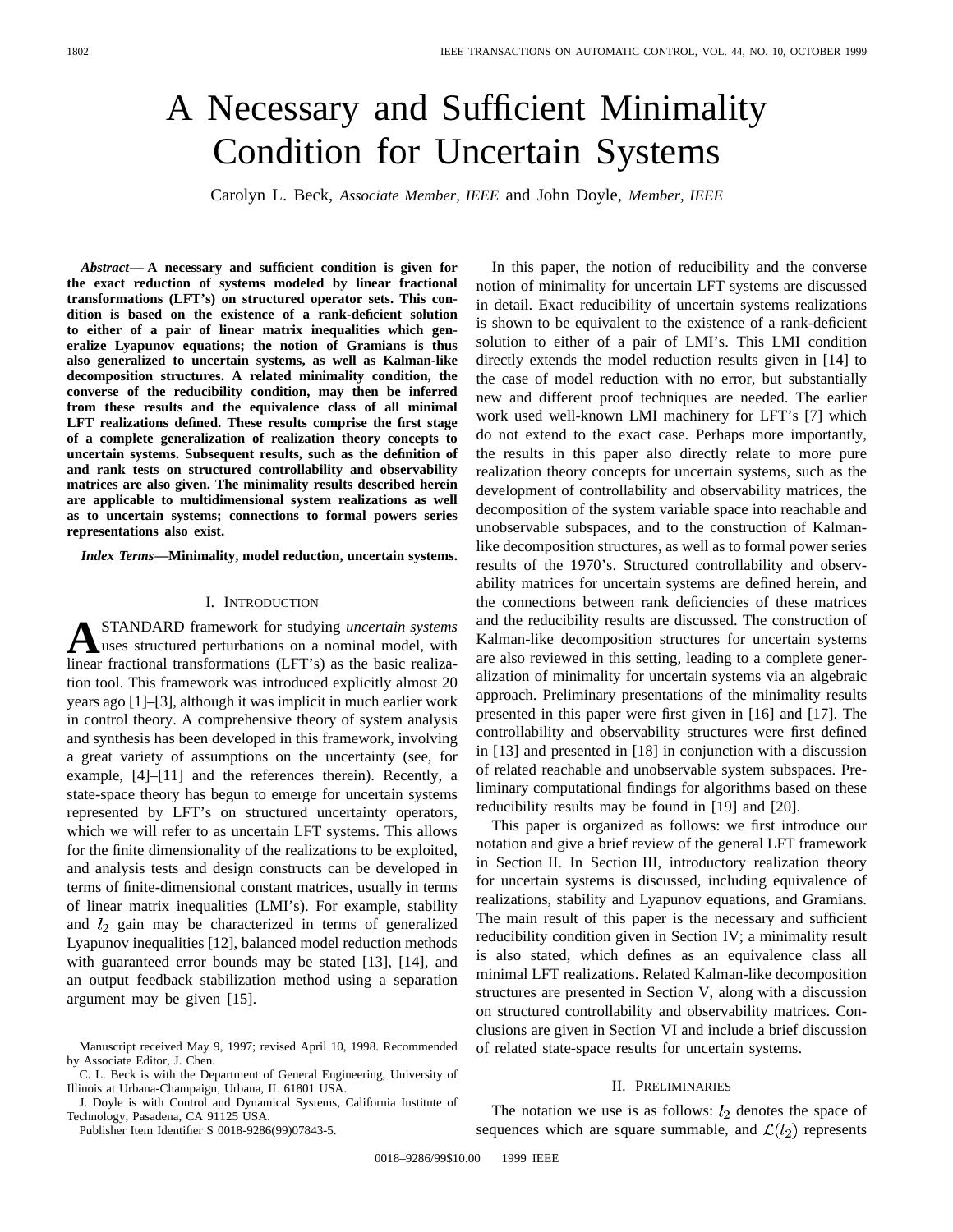

Fig. 1. LFT/uncertain system.

the space of all linear operators on  $l_2$ . We represent the group of matrices in the real and complex fields by  $\mathbb{R}^{n \times m}$  and  $\mathbf{C}^{n \times m}$ . The shift operator on  $l_2$  is denoted by  $\lambda$ , and the identity matrix is denoted by  $I$ . The maximum singular value of  $A \in \mathbb{C}^{n \times m}$  is denoted by  $\overline{\sigma}(A)$ ;  $A^*$  denotes the complex conjugate transpose. The dimensions of a matrix  $A$  are denoted  $\dim(A)$ . For notational convenience, dimensions will not be given unless pertinent to the discussion.

We consider uncertain dynamic systems evolving in discrete time, with uncertainty described by structured linear timevarying (LTV) operators on  $l_2$ ; this last assumption is not strictly necessary and it can be equivalently assumed that the uncertainty consists simply of noncommuting indeterminants.

# *A. LFT's*

The main focus of robust control has been to evaluate the effects of uncertainty—for example noise, disturbances, parameter variations, nondominant nonlinearities, and unmodeled dynamics—when analyzing and designing controllers for dominantly linear systems. Over the past decade, the LFT paradigm has been widely used as a mathematical representation for uncertainty in system models. This paradigm is represented pictorially in Fig. 1 and described below.

In much of the robust control literature,  $M$  represents the nominal system model consisting of a linear time-invariant transfer function for the plant plus system weighting functions on the inputs and outputs, and  $\Delta$  represents the uncertainty. In the LFT models we consider, the shift operator  $\lambda$  corresponding to the system transform variable is also included in  $\Delta$ ; that is, the transfer functions for the plant and weightings are explicitly written as LFT's on the shift operator. Thus without loss in generality, we may assume  $M$  is a constant matrix, and  $\Delta$  represents the system uncertainty and shift operators. In particular, we refer to  $M$  as the system realization matrix, which we partition as

$$
M = \begin{bmatrix} A & B \\ C & D \end{bmatrix}
$$

and we assume  $\Delta$  lies in some prescribed set.

Because each perturbation source is likely to enter the real system at a different location, the resulting structure for  $\Delta$ is block diagonal (see [4] and [5] for further details and examples). The uncertainty set  $\Delta$  is thus defined by

$$
\Delta := \{ \text{diag}[\delta_1 I_{n_1}, \cdots, \delta_p I_{n_p}, \Delta_{m_1}, \cdots, \Delta_{m_f}]:
$$
  

$$
\delta_i \in \mathcal{L}(l_2), \quad \Delta_{m_i} \in \mathcal{L}(l_2^{m_i}) \}.
$$
 (1)

We refer to the  $\delta_i I_{n_i}$  as repeated scalar blocks and to the  $\Delta_j$  as full blocks. The results discussed in this paper are necessary and sufficient for uncertainty modeled by LTV operators on  $l_2$  and are sufficient when an additional structure such as real parametric variance or time-invariance is imposed, for example, if  $\Delta$  represents multiple transform variables in a multidimensional system. For analysis purposes we will often consider  $\Delta$  which lie in a norm-bounded subset of  $\Delta$ , that is

$$
\mathbf{B}_{\Delta} = \{ \Delta \in \Delta : \ ||\Delta||_{l_2 \to l_2} \le 1 \}
$$
 (2)

where  $\|\cdot\|_{l_2\to l_2}$  denotes the induced norm. We will denote these uncertain system models by the pair  $(\Delta, M)$ .

The input/output (I/O) mapping from  $u$  to  $y$  is given by the LFT

> $y = (\Delta \star M)u,$  $\Delta \in \mathbf{\Delta}$

where

$$
\Delta \star M := D + C\Delta (I - A\Delta)^{-1}B \tag{3}
$$

whenever the inverse is well-defined. We assume throughout the sequel that  $y \in l_2^q$  and  $u \in l_2^m$ , although this assumption is not required for the results in this paper. For notational convenience, dimensions will not be given in the sequel unless required for clarity.

# *B. Repeated Scalar Uncertainty Structures*

In this paper, we focus on repeated scalar uncertainty sets, that is

$$
\Delta = \begin{bmatrix} \delta_1 I_{n_1} & & & \\ & \delta_2 I_{n_2} & & \\ & & \ddots & \\ & & & \delta_p I_{n_p} \end{bmatrix}
$$
 (4)

where one of the  $\delta_i$  represents  $\lambda$ . Although many of the results we present are valid for the uncertainty structure given in (1), with both repeated scalar and full uncertainty blocks, for the reducibility results described herein the repeated scalar case is the more technically interesting case, as well as notationally the cleaner case.

As we often consider inputs and outputs as signals in  $l_2$ , we may consider the  $\delta_i$  to be arbitrary time-varying operators on  $l_2$ . Alternatively, we may assume the  $\delta_i$  represent real-valued parametric uncertainty, component tolerances for example, or we may assume the  $\delta_i$  are used to represent a multidimensional system. Generally speaking, the more structure that is imposed on the set  $\Delta$ , the more difficult computation for analysis and design becomes. If the only structure we assume for the uncertainty is spatial, then the LFT of a matrix M on  $\Delta$ reduces to a representation of rational functions in multiple noncommuting indeterminates. Such an LFT system may then be viewed as a particular realization of a formal power series [13], [16], [21].

For most of the results discussed in this paper we assume the  $\delta_i$  are noncommuting variables, be they either completely abstract indeterminants in a power series or arbitrary timevarying operators on  $l_2$ . The results we obtain are then applicable to all of the aforementioned cases, to the more abstract settings as well as to systems with parametric uncertainty or multidimensional systems; in the latter cases this may lead to conservative conditions.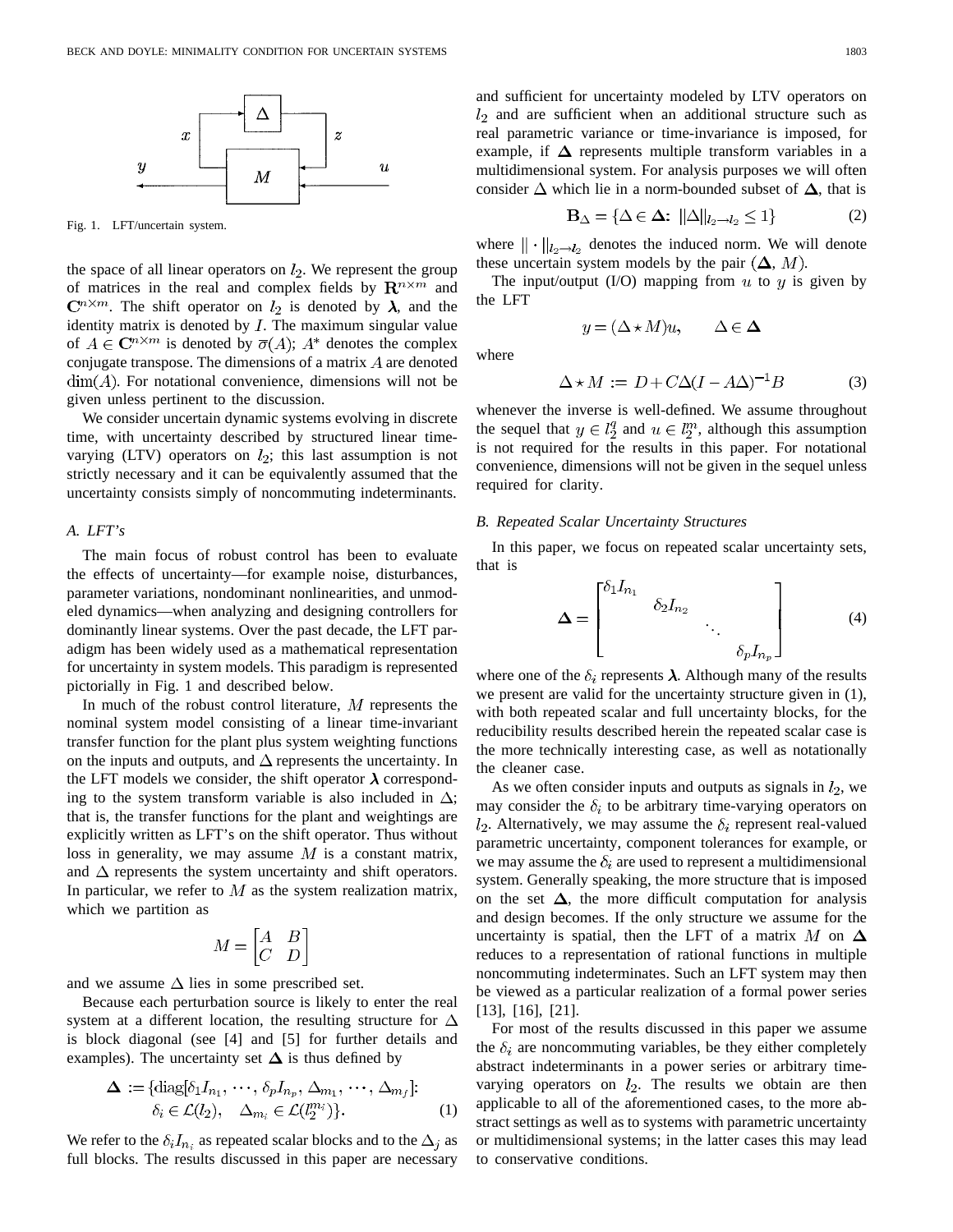# III. INTRODUCTORY REALIZATION THEORY FOR UNCERTAIN SYSTEMS

Analogous to the standard state-space framework, given an LFT realization  $(\Delta, M)$ , one way to obtain an equivalent realization is by applying a *structured* similarity transformation. Furthermore, the existence of *structured* positive definite solutions to system LMI's, in particular to Lyapunov inequalities, is equivalent to  $l_2$ -stability of the system. These Lyapunov inequality solutions also lead to a notion of *structured* Gramians for uncertain systems, which in conjunction with the similarity transformations lead to a notion of balanced realizations for uncertain systems. We describe these constructs and the significance of the structure required in this section; for full details see [13] and [14].

# *A. Equivalent Realizations*

For repeated scalar uncertainty structures, we define equivalence as follows.

*Definition 1:* Two realizations

$$
\Delta_1 = \left\{ \begin{bmatrix} \delta_1 I_{n_1} & & \\ & \ddots & \\ & & \delta_p I_{n_p} \end{bmatrix} : \delta_i \in \mathcal{L}(l_2) \right\}
$$

$$
M_1 = \begin{bmatrix} A_1 & B_1 \\ C_1 & D \end{bmatrix}
$$

and

$$
\Delta_2 = \left\{ \begin{bmatrix} \delta_1 I_{r_1} & & \\ & \ddots & \\ & & \delta_p I_{r_p} \end{bmatrix} : \delta_i \in \mathcal{L}(l_2) \right\}
$$

$$
M_2 = \begin{bmatrix} A_2 & B_2 \\ C_2 & D \end{bmatrix}
$$

are *equivalent* if  $\Delta_1 \star M_1 = \Delta_2 \star M_2$  for all  $\delta_i \in \mathcal{L}(l_2)$ ,  $i=1,\cdots,p.$ 

Note that  $\Delta_2$  is constructed using the same uncertainty variables as is  $\Delta_1$ , but with possibly different dimensions.

Similarity transformations are defined for LFT realizations as in the standard case and provide one method for easily obtaining an alternative but equivalent realization. However, in general, for a transformed realization of an uncertain system to be equivalent to the original realization, the transformation must commute with the uncertainty structure.

*Definition 2:* Let  $n = \sum_{i=1}^{p} n_i + \sum_{j=1}^{f} m_j$ . The *commutative matrix set* for a given uncertainty set  $\Delta$  is denoted by  $T$  and defined by

$$
\mathcal{T} := \{ T \in \mathbf{C}^{n \times n} \colon T\Delta = \Delta T, \text{ for all } \Delta \in \Delta \}.
$$

When  $\Delta$  is defined as in (1), the set T has the block diagonal structure

$$
T = \text{diag}[T_1, \dots, T_p, t_1 I_{m_1}, \dots, t_f I_{m_f}],
$$
  
where each  $T_i \in \mathbb{C}^{n_i \times n_i}$  and  $t_j \in \mathbb{C}$ .

We refer to a nonsingular element  $T$  in the set  $T$  as an *allowable transformation*. Given an LFT realization  $(\Delta, M)$ and any nonsingular  $T \in \mathcal{T}$ , it is straightforward to show using (3) that an equivalent LFT system is defined by the realization matrices  $\{TAT^{-1}, TB, CT^{-1}D\}$ . Note that permutations of both the uncertainty variables and the realization matrices are also allowed, as neither the resulting I/O mapping nor the norm bound of the uncertainty is affected.

A truncation of the realization matrices may also produce an equivalent realization, in which case the original realization  $(\Delta, M)$  is said to be *reducible*. Reducibility is discussed in this paper in terms of the existence of rank deficient matrix solutions to a pair of Lyapunov inequalities. As with standard state-space realizations, it is generally assumed that the LFT realizations are *stable* when evaluating the system Lyapunov inequalities for the existence of solutions.

#### *B. Lyapunov Inequalities and Stability*

Consider the system in Fig. 1 with  $\Delta$  and M defined as in (1). We say such a system is stable when the map  $(\Delta \star M)$ is well defined for every  $\Delta \in \mathbf{B}_{\Delta}$ ; precisely speaking, this is a robust  $l_2$ -stability condition which we will henceforth refer to simply as stability.

*Definition 3:* Let  $M = \begin{bmatrix} A & C \\ B & D \end{bmatrix}$  be a constant matrix and  $\Delta \subset \mathcal{L}(l_2)$ . The system defined by the pair  $(\Delta, M)$  is *stable* if  $(I - A\Delta)$  is invertible in  $\mathcal{L}(l_2)$  for each  $\Delta \in \mathbf{B}_{\Delta}$ .

If the only assumption placed on the uncertainty set  $\Delta$  is the spatial structure, that is,  $\Delta$  consists of full block and repeated scalar block structured linear operators on  $l_2$ , then a necessary and sufficient LMI stability condition has been found which is stated below in Theorem 4. Details can be found in [22]. This condition extends the sufficient scaled small gain condition for robust stability and results on the necessity of constant scalings for LTV uncertainty obtained independently by Megretski [11], [23] and by Shamma [8] for full block diagonal uncertainty structures. Note that one of the  $\delta_i$  may represent the shift operator  $\lambda$ .

*Theorem 4 [22]:* Given an uncertainty set,  $\Delta \subset \mathcal{L}(l_2)$ , and a constant matrix  $A$ 

$$
(I - A\Delta)
$$
 is invertible in  $\mathcal{L}(l_2)$ , for all  $\Delta \in \mathbf{B}_{\Delta}$ 

 $\overline{\mathcal{L}}$ 

if and only if there exists a matrix  $Y > 0$ ,  $Y \in \mathcal{T}$  such that

$$
AYA^* - Y < 0. \tag{5}
$$

Since this stability condition is defined in terms of  $A$  and  $\Delta$ , we will sometimes say the matrix A is stable with respect to the  $\Delta$  structure, meaning that the map  $(\Delta \star M)$  is well defined for all  $\Delta \in \mathbf{B}_{\Delta}$ .

The LMI condition in (5) directly extends the Lyapunov inequality test for stability of a standard state-space system. Using the LMI condition of (5), we can readily show the following (see also [15, Th. 3.8]), which is used in the proof of the reducibility condition in Section IV.

*Lemma 5:* Given a constant matrix  $A$  with an associated uncertainty structure  $\Delta$ , where

$$
A = \begin{bmatrix} A_{11} & A_{12} \\ 0 & A_{22} \end{bmatrix} \text{ and } \Delta = \begin{bmatrix} \Delta_1 & 0 \\ 0 & \Delta_2 \end{bmatrix}
$$

then there exists a matrix  $Y > 0$ ,  $Y \in \mathcal{T}$  satisfying  $AYA^*$  –  $Y < 0$ , if and only if there exist matrices  $Y_1 > 0$ ,  $Y_1 \in T_1$ ,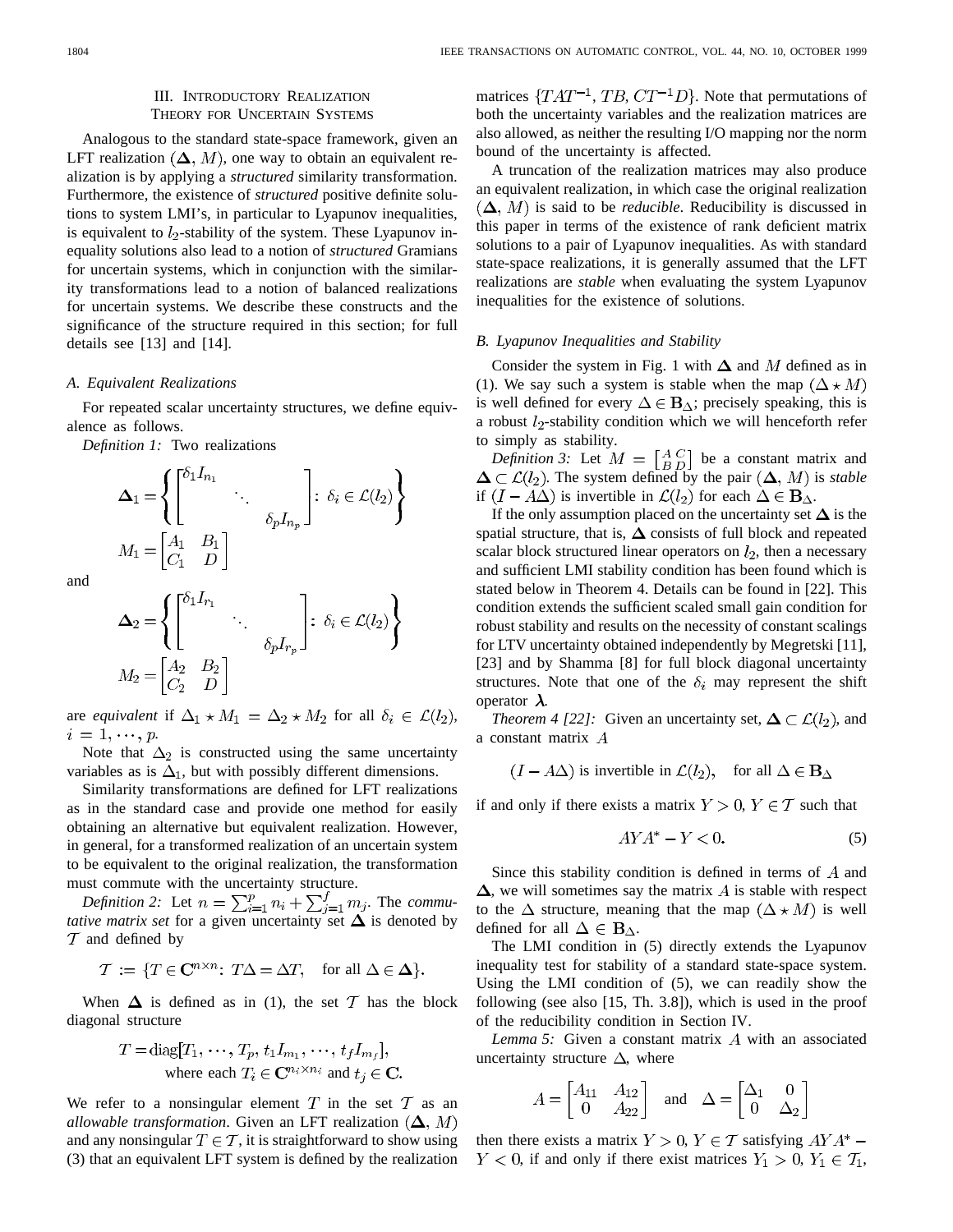and  $Y_2 > 0$ ,  $Y_2 \in \mathcal{T}_2$  satisfying

$$
A_{11}Y_1A_{11}^* - Y_1 < 0 \quad \text{and} \quad A_{22}Y_2A_{22}^* - Y_2 < 0.
$$

*Proof:* See the Appendix.

*Remark 6:* For systems that are modeled using real or complex-valued uncertainty, as well as multidimensional systems, the stability condition given in Theorem 4 is sufficient, but not necessary. For these systems, structured singular value conditions lead to both necessary and sufficient stability criteria [10]. Results in [24] and [25] have shown that the computational problems associated with the structured singular value in these cases is NP-hard. The condition stated in Theorem 4 is computable via convex optimization techniques.

#### *C. Structured Gramians*

An obviously equivalent stability condition to the LMI condition in (5) is the existence of a matrix  $X > 0$ ,  $X \in$ T satisfying  $A^*XA - X < 0$ . By scaling Y and X by constant gains, we immediately obtain the following corollary to Theorem 4, generalizing the notion of Lyapunov equations for standard system realizations.

*Corollary 7:* If  $(\Delta, M)$  is stable, then there exist  $Y \geq 0$ and  $X \geq 0$ , both in  $\mathcal T$ , which satisfy the *Lyapunov inequalities* 

$$
AYA^* - Y + BB^* \le 0
$$
 and  $A^*XA - X + C^*C \le 0$ . (6)

We refer to any matrices  $Y \geq 0$  and  $X \geq 0$  in T that satisfy (6) as *structured Gramians*. Structured Gramians may be computed using convex programming methods specifically developed for solving LMI's (see, for example, [26] and [27]). Unlike true Gramians, structured Gramians are not unique as they are not solutions to the system Lyapunov *equations*.

As in the standard case, balanced realizations may also be constructed for uncertain systems by finding an allowable transformation  $T$  that simultaneously diagonalizes the structured Gramians  $Y$  and  $X$ ; for details see [14] and references therein.

Note that the LMI's in (5) and (6) are not affected by permutations of the realization matrices  $A, B$ , and  $C$  and the uncertainty structure  $\Delta$ . The following lemma is easily shown using such permutations.

*Lemma 8:* Suppose

$$
A = \begin{bmatrix} A_{11} & A_{12} & A_{13} & A_{14} \\ 0 & A_{22} & 0 & A_{24} \\ A_{31} & A_{32} & A_{33} & A_{34} \\ 0 & A_{42} & 0 & A_{44} \end{bmatrix}
$$

is stable with respect to the uncertainty structure

$$
\Delta = \left[\begin{array}{cc|c}\delta_1 I_{n_1} & 0 \\
\hline\n0 & \delta_2 I_{n_2}\end{array}\right].
$$

Then

$$
\begin{bmatrix} A_{22} & A_{24} \ A_{42} & A_{44} \end{bmatrix}
$$

is stable with respect to the structure

$$
\Delta_r = \begin{bmatrix} \delta_1 I_{r_1} & 0 \\ 0 & \delta_2 I_{r_2} \end{bmatrix}
$$

where  $r_1 = \dim(A_{22})$  and  $r_2 = \dim(A_{44})$ . Similarly, we can show that

$$
\begin{bmatrix}\nA_{11} & A_{13} \\
A_{31} & A_{33}\n\end{bmatrix}
$$

is stable with respect to the uncertainty structure

$$
\Delta_r = \begin{bmatrix} \delta_1 I_{q_1} & 0 \\ 0 & \delta_2 I_{q_2} \end{bmatrix}
$$

where  $r_1 + q_1 = n_1$  and  $r_2 + q_2 = n_2$ .

#### IV. A NECESSARY AND SUFFICIENT REDUCIBILITY CONDITION

For standard one–dimensional (1-D) systems there is a welldefined notion of minimality, or equivalently controllability and observability. In order to develop similar definitions for system models which incorporate uncertainty descriptions into the realizations, we first prove the following sufficient condition for exact reducibility, stated in Theorem 9. This condition provides the first step in the development of realization theory results for uncertain systems and is valid for  $\delta_i$  representing transform variables, norm-bounded real or complex perturbations, or time-varying operators on  $l_2$ , thus, this result is applicable to both multidimensional and uncertain system realizations. It should be noted that although the reducibility results presented in this section look similar in statement to the model reduction results of [14], a totally different approach is required to prove the exact reducibility case; a limit-based argument applied to the results of [14], or [7] for that matter, will not lead to a proper solution for the Lyapunov inequalities under consideration.

Throughout this section we denote the *full* and *reduced* system realizations by

$$
M = \begin{bmatrix} A & B \\ C & D \end{bmatrix} \quad \text{and} \quad M_r = \begin{bmatrix} A_r & B_r \\ C_r & D \end{bmatrix}
$$

with corresponding repeated scalar uncertainty structures

$$
\Delta = {\text{diag}}[\delta_1 I_{n_1}, \, \delta_2 I_{n_2}, \, \cdots, \, \delta_p I_{n_p}]; \, \delta_i \in \mathcal{L}(l_2) \} \quad (7)
$$

and

$$
\Delta_r = \mathcal{I}_r(\Delta)
$$
  
= {diag[ $\delta_1 I_{r_1}, \delta_2 I_{r_2}, \cdots, \delta_p I_{r_p}$ ]:  $\delta_i \in \mathcal{L}(l_2)$ } (8)

where the notation  $\mathcal{I}_r(\Delta)$  is used to emphasize that  $\Delta_r$ represents a reduced or lower dimension copy of  $\Delta$  and is not an independent uncertainty structure. The difference between the full and reduced realizations,  $(\Delta \star M) - (\Delta_r \star M_r)$ , is realized by

$$
\tilde{E} = \begin{bmatrix} A & 0 & B \\ 0 & A_r & B_r \\ C & -C_r & 0 \end{bmatrix}
$$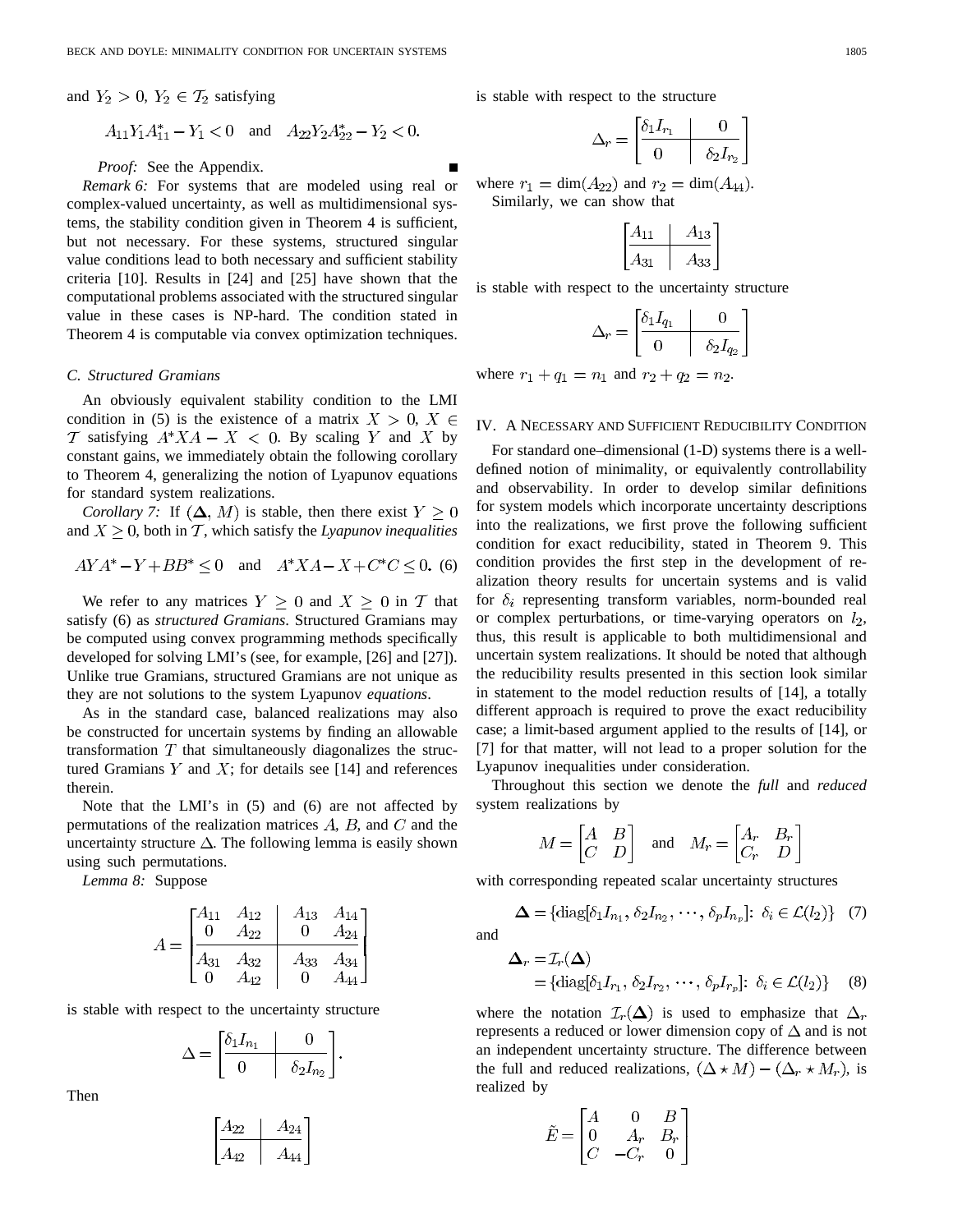and

$$
\tilde{\Delta} = \left\{ \begin{bmatrix} \Delta & 0 \\ 0 & \Delta_r \end{bmatrix}: \ \Delta \in \Delta, \ \Delta_r \in \Delta_r \right\}.
$$

The full and reduced realizations are equivalent if and only if  $\Delta \star \dot{E} = 0$  for all  $\Delta \in \Delta$ .

Note that as a result of the dependence between  $\Delta$  and  $\Delta_r$ , the commutative matrix set for  $\Delta$  includes matrices with the following block structure:

$$
T = \begin{bmatrix} \text{diag}(T_i^n) & \text{diag}(T_i^{nr}) \\ \text{diag}(T_i^{rn}) & \text{diag}(T_i^r) \end{bmatrix}
$$

where  $\dim(T_i^n) = n_i \times n_i$ ,  $\dim(T_i^{nr}) = n_i \times r_i$ ,  $\dim(T_i^{rn}) =$  $r_i \times n_i$ , and  $\dim(T_i^r) = r_i \times r_i$  for all  $i = 1, \dots, p$ .

*Theorem 9—Sufficiency:* Given the stable system representation  $(\Delta, M)$ , there exists a reduced representation,  $(\Delta_r, M_r)$ , such that  $(\Delta \star E) = 0$  for all  $\Delta \in \mathbf{B}_{\tilde{\Delta}}$ , if there exists singular  $X \geq 0$  or  $Y \geq 0$ , both in T, satisfying:

1)  $AYA^* - Y + BB^* \leq 0;$ 

2)  $A^*XA - X + C^*C \leq 0.$ 

Furthermore,  $\max(\dim(\Delta) - \dim(\Delta_r))$  is equal to the number of zero-valued eigenvalues of the product  $YX$ .

*Proof:* Suppose there exists  $Y \geq 0$  satisfying 1). (The proof for  $X \geq 0$  satisfying 2) is essentially the same, and therefore is not presented.)

Without loss of generality, we can assume  $p = 2$ , that is, that  $\Delta = {\text{diag}}[\delta_1 I_{n_1}, \delta_2 I_{n_2}]$ :  $\delta_i \in \mathcal{L}(l_2)$ . The proof extends immediately to  $p > 2$ , either directly or by recursive application.

Suppose  $Y = \begin{bmatrix} Y_1 & 0 \\ 0 & Y_2 \end{bmatrix}$  with  $Y_1 > 0$  and  $Y_2 \ge 0$ , where  $Y_i$  has the same dimensions as  $I_{n_i}$ ,  $i = 1, 2$ . (If  $Y_1 \geq 0$ , the proof is the essentially the same, but notationally more cumbersome.) Furthermore, we can transform  $Y_2$  to  $\begin{bmatrix} Y_2 & 0 \\ 0 & 0 \end{bmatrix}$ with  $\hat{Y}_2 > 0$ . We thus can assume  $Y_2$  has this structure.

Partition the system matrices accordingly with respect to the structure of  $Y$ , that is

$$
A = \begin{bmatrix} A_1 & A_{12} & A_{13} \\ A_{21} & A_{22} & A_{23} \\ A_{31} & A_{32} & A_{33} \end{bmatrix}, \qquad B = \begin{bmatrix} B_1 \\ B_2 \\ B_3 \end{bmatrix}
$$

and

$$
C = \begin{bmatrix} C_1 & C_2 & C_3 \end{bmatrix}
$$

where  $A_1$ ,  $B_1$ , and  $C_1$  are dimensioned compatibly with  $Y_1$ ;  $A_{22}$ ,  $B_2$ , and  $C_2$  are dimensioned compatibly with  $Y_2$ ; and  $A_{33}$ ,  $B_3$ , and  $C_3$  are dimensioned compatibly with the zero submatrix of  $Y_2$ . Partition  $\Delta \in \Delta$  similarly so that  $\Delta = \text{diag}[\delta_1 I_{n_1}, \delta_2 I_{r_2}, \delta_2 I_{q_2}]$ , where  $r_2 + q_2 = n_2$ , and  $r_2$ is the dimension of  $\hat{Y}_2$ .

By assumption,  $AYA^* - Y + BB^* \leq 0$ . In particular

$$
\begin{bmatrix} A_{31} & A_{32} & A_{33} \end{bmatrix} \begin{bmatrix} Y_1 & 0 & 0 \\ 0 & Y_2^1 & 0 \\ 0 & 0 & 0 \end{bmatrix} \begin{bmatrix} A_{31}^* \\ A_{32}^* \\ A_{33}^* \end{bmatrix} + B_3 B_3^* \le 0
$$

thus  $A_{31} = 0$ ,  $A_{32} = 0$ , and  $B_3 = 0$ , since both  $Y_1 > 0$  and  $\hat{Y}_2 > 0$ . Denote

$$
\tilde{A}_{11} = \begin{bmatrix} A_1 & A_{12} \\ A_{21} & A_{22} \end{bmatrix}, \qquad \tilde{A}_{12} = \begin{bmatrix} A_{13} \\ A_{23} \end{bmatrix}
$$

$$
\tilde{A}_{22} = A_{33}, \qquad \tilde{B}_1 = \begin{bmatrix} B_1 \\ B_2 \end{bmatrix}, \qquad \tilde{C}_1 = \begin{bmatrix} C_1 & C_2 \end{bmatrix}
$$

and  $\tilde{C}_2 = C_3$ . Let

$$
M_r = \begin{bmatrix} \tilde{A}_{11} & \tilde{B}_1 \\ \tilde{C}_1 & D \end{bmatrix}
$$

and

$$
\Delta_r = {\text{diag}}[\delta_1 I_{n_1}, \, \delta_2 I_{r_2}]: \, \delta_i \in \mathcal{L}(l_2) \}.
$$

Construct the difference realization  $(\Delta \star E) = (\Delta \star M)$  –  $(\Delta_r \star M_r)$ , and use the similarity transformation

$$
T_0 = \begin{bmatrix} I_{n_1+r_2} & 0 & -I_{n_1+r_2} \\ 0 & 0 & I_{n_1+r_2} \\ 0 & I_{q_2} & 0 \end{bmatrix}
$$

so that the transformed difference system realization is

$$
\tilde{E} = \begin{bmatrix} \tilde{A}_{11} & 0 & \tilde{A}_{12} & 0 \\ 0 & \tilde{A}_{11} & 0 & \tilde{B}_1 \\ 0 & 0 & \tilde{A}_{22} & 0 \\ \tilde{C}_1 & 0 & \tilde{C}_2 & 0 \end{bmatrix}
$$

and

$$
\tilde{\Delta} = {\text{diag}[\Delta_r, \Delta_r, \delta_2 I_{q_2}], \Delta_r \in \Delta_r, \ \delta_2 \in \mathcal{L}(l_2)}.
$$

In order to show  $(\tilde{\Delta} \star \tilde{E}) = (\Delta \star M) - (\Delta_r \star M_r) = 0$ , we must first show both  $\tilde{A}_{11}$  and  $\tilde{A}_{22}$  are stable.

By assumption

$$
A = \begin{bmatrix} A_1 & A_{12} & A_{13} \\ A_{21} & A_{22} & A_{23} \\ 0 & 0 & A_{33} \end{bmatrix}
$$

is stable with respect to the uncertainty set  $\Delta$ , thus there exists

$$
Q = \begin{bmatrix} Q_1 & 0 & 0 \\ 0 & Q_{22} & Q_{23} \\ 0 & Q_{23}^* & Q_{33} \end{bmatrix} > 0; A^*QA - Q < 0. \quad (9)
$$

By extracting the upper left submatrix of (9) we see that  $A_{11}^* Q A_{11} - Q < 0$ , where  $Q = \text{diag}[Q_1, Q_{22}]$ . Therefore,  $\tilde{A}_{11}$  is stable with respect to the uncertainty set  $\Delta_r$ .

Similarly, we can show that  $A_{22}$  is stable with respect to the uncertainty structure  $\delta_2 I_{q2}$  by considering the lower right submatrix of the matrix inequality  $APA^* - P < 0$ , where a solution

$$
P = \begin{bmatrix} P_1 & 0 & 0 \\ 0 & P_{22} & P_{23} \\ 0 & P_{23}^* & P_{33} \end{bmatrix} > 0
$$

exists, also by stability of  $A$ .

Since both  $\tilde{A}_{11}$  and  $\tilde{A}_{22}$  are stable,  $\tilde{E}$  is stable with respect to the uncertainty set  $\Delta$  by Lemma 5. A straightforward calculation then shows  $\Delta \star E = 0$  for all  $\Delta \in \mathbf{B}_{\tilde{\Lambda}}$ .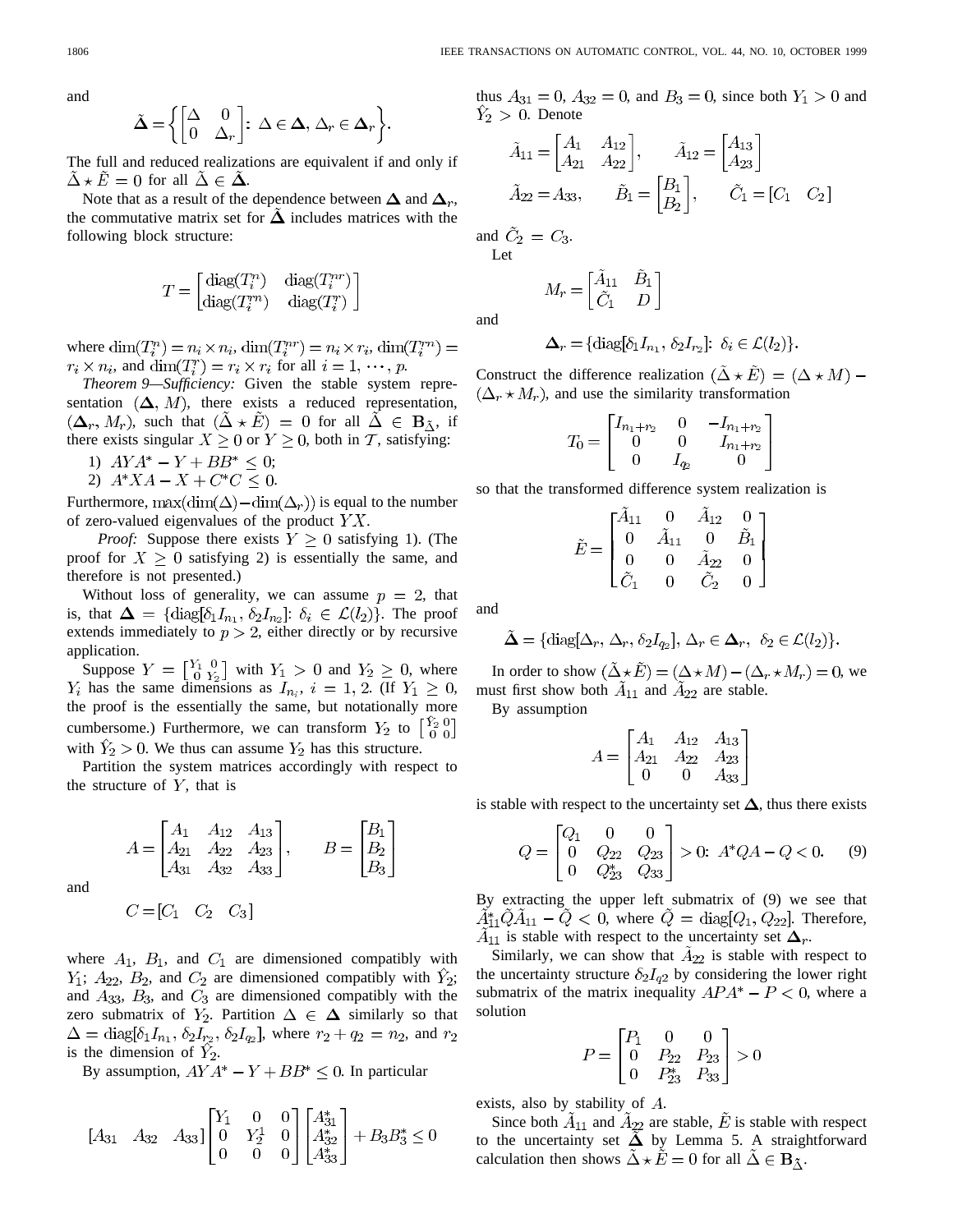The final statement of the theorem on the dimensions of the reduction can be seen directly from the constructions used to obtain  $(\Delta_r, M_r)$ . In the case where both X and Y are singular, this is more easily seen by considering the allowable similarity transformation that results from simultaneously diagonalizing  $X$  and  $Y$ .

*Remark 10:* If we consider reducibility of realizations with uncertainty structures containing full blocks, that is,  $\Delta$  as defined in (1), then the submatrices  $Y_i$  and  $X_j$  of Y and X, respectively, corresponding to the full blocks,  $\Delta_i$ , are diagonal scaling blocks, for example,  $Y_j = y_j I_{m_j}$ ,  $y_j \in \mathbf{R}$ . Clearly, if  $Y_i$  is singular,  $y_i = 0$ . In this case, in order for the Lyapunov inequalities to hold, entire subblocks of the realization matrices  $A, B$ , and  $C$  must be zero and the result is obvious.

Proving that the existence of a singular structured Gramian is also necessary for a lower dimension realization to exist gives us a complete notion of reducibility for uncertain systems which is similar to that for 1-D stable systems. The proof for the necessity condition is based on the following two lemmas; note that the assumption that the set  $\Delta$  consists of noncommutative elements,  $\delta_i$ , is used. Thus this condition is not necessary for multidimensional systems, or systems with real or complex-valued time-invariant perturbations.

In the proof of Lemma 11, given in the Appendix, it is implicitly assumed that the uncertainty structure is  $\Delta = {\text{diag}}[\delta_1 I_{n_1}, \dots, \delta_p I_{n_p}].$  The result can immediately be extended to uncertainty structures such as  $\tilde{\Delta}$  =  $\{\text{diag}[\delta_1 I_{n_1}, \cdots, \delta_p I_{n_p}, \delta_1 I_{r_1}, \cdots, \delta_p I_{r_p}]\}\$  by permuting  $\Delta$  to

$$
\hat{\mathbf{\Delta}} = {\text{diag}}[\delta_1 I_{n_1+r_1}, \dots, \delta_p I_{n_p+r_p}]
$$

and also permuting  $\tilde{E}$ , Y, and X accordingly.

*Lemma 11:* Suppose the stable system realization  $(\Delta, M)$ is given, where  $\Delta \subset \mathcal{L}(l_2)$  is an arbitrary linear operator. If  $(\Delta \star M) = 0$ , for all  $\Delta \in \mathbf{B}_{\Delta}$ , then there exist  $X \geq 0$  and  $Y \geq 0$ , both in T, satisfying

- 1)  $AYA^* Y + BB^* \leq 0;$ 2)  $A^*XA - X + C^*C \le 0$ ;
- 3)  $XY = 0$ .

*Proof:* See the Appendix.

This proof relies on expanding the LFT defined by  $(\Delta \star M)$ as a formal power series; further discussion of formal power series representations and connections to LFT realizations may be found in [13] and [16]. An alternate proof has been given for Lemma 11 using induced 2-norms of  $(\Delta \star M)$  rather than a series expansion, and is given in [13] and [17]. The alternate proof is much longer than that presented here but leads more directly to a Kalman-like decomposition structure and to more exact statements on the dimensions of the reduced realizations.

*Lemma 12:* Suppose

and

$$
\tilde{Y} = \begin{bmatrix} Y & Y_1 \\ Y_1^* & Y_2 \end{bmatrix} \ge 0
$$

 $\tilde{X} = \begin{bmatrix} X & X_1 \\ X^* & X_2 \end{bmatrix} \geq 0$ 

where

$$
\dim(X) = \dim(Y) > \dim(X_2) = \dim(Y_2).
$$

If  $\tilde{X}\tilde{Y} = 0$ , then either X or Y is singular.

*Proof:* See the Appendix.

We now state and prove the necessity condition.

*Theorem 13—Necessity:* Suppose the stable system realization  $(\Delta, M)$  is given. If there exists a reduced realization  $(\Delta_r, M_r)$  such that  $(\Delta \star E) = 0$ , for all  $\Delta \in \mathbf{B}_{\lambda}$ , then there exists singular  $X \geq 0$  or  $Y \geq 0$ , both in  $\mathcal{T}$ , satisfying:

- 1)  $AYA^* Y + BB^* \leq 0;$
- 2)  $A^*XA X + C^*C \leq 0$ .

*Proof:* Recall that the difference system  $(\tilde{\Delta} \star \tilde{E})$  =  $(\Delta \star M) - (\Delta_r \star M_r)$  is given by

$$
\tilde{E} = \begin{bmatrix} A & 0 & B \\ 0 & A_r & -B_r \\ C & C_r & 0 \end{bmatrix}, \qquad \tilde{\Delta} = \begin{bmatrix} \Delta & 0 \\ 0 & \Delta_r \end{bmatrix}.
$$

By Lemma 11, if  $(\Delta \star E) = 0$  then there exist  $X \geq 0$  and , both in  $T$  satisfying the Lyapunov inequalities for the uncertain system  $(\Delta, E)$ , and  $\overline{XY} = 0$ . Since  $\overline{X}$  and  $\overline{Y}$ commute with  $\tilde{\Delta} \in \tilde{\Delta}$ , they have the structure

$$
\tilde{X} = \begin{bmatrix} X & X_1 \\ X_1^* & X_2 \end{bmatrix} \quad \text{and} \quad \tilde{Y} = \begin{bmatrix} Y & Y_1 \\ Y_1^* & Y_2 \end{bmatrix}
$$

where X and Y commute with  $\Delta \in \Delta$ . Then  $X \geq 0$  and  $Y \geq 0$  satisfy the Lyapunov inequalities for the uncertain system  $(\Delta, M)$ , and by Lemma 12 either X or Y is singular.

The results of Theorems 9 and 13 imply that, given an uncertain or multidimensional system representation, if structured singular solutions to either of a pair of LMI's can be found, then an equivalent lower dimension realization exists. Furthermore, if the uncertainty can be properly described by time-varying, or noncommuting, operators on  $l_2$ , then the existence of lower dimension realizations *requires* such singular LMI solutions. The development of computational methods for solving these types of LMI problems has received extensive attention in the control community (see for example [26]–[28] and the references therein). The fact that we would like to find rank-deficient solutions to these LMI's complicates the computational requirements and the complete set of constraints results in an optimization problem which is not convex. However, a heuristic computational solution has been developed. A brief summary of preliminary test results for this algorithm is presented in the Appendix; for further details see [19] and [20].

# *A. Minimality*

One notable result which follows immediately from the proof for Theorem 13 is that all minimal realizations for an uncertain system may be obtained by allowable transformations and truncations, where we define minimal as follows.

*Definition 14:* A realization  $(\Delta, M)$  is *minimal* if  $\dim(\Delta)$ is lowest among all equivalent realizations.

The minimality result is stated in the following corollary.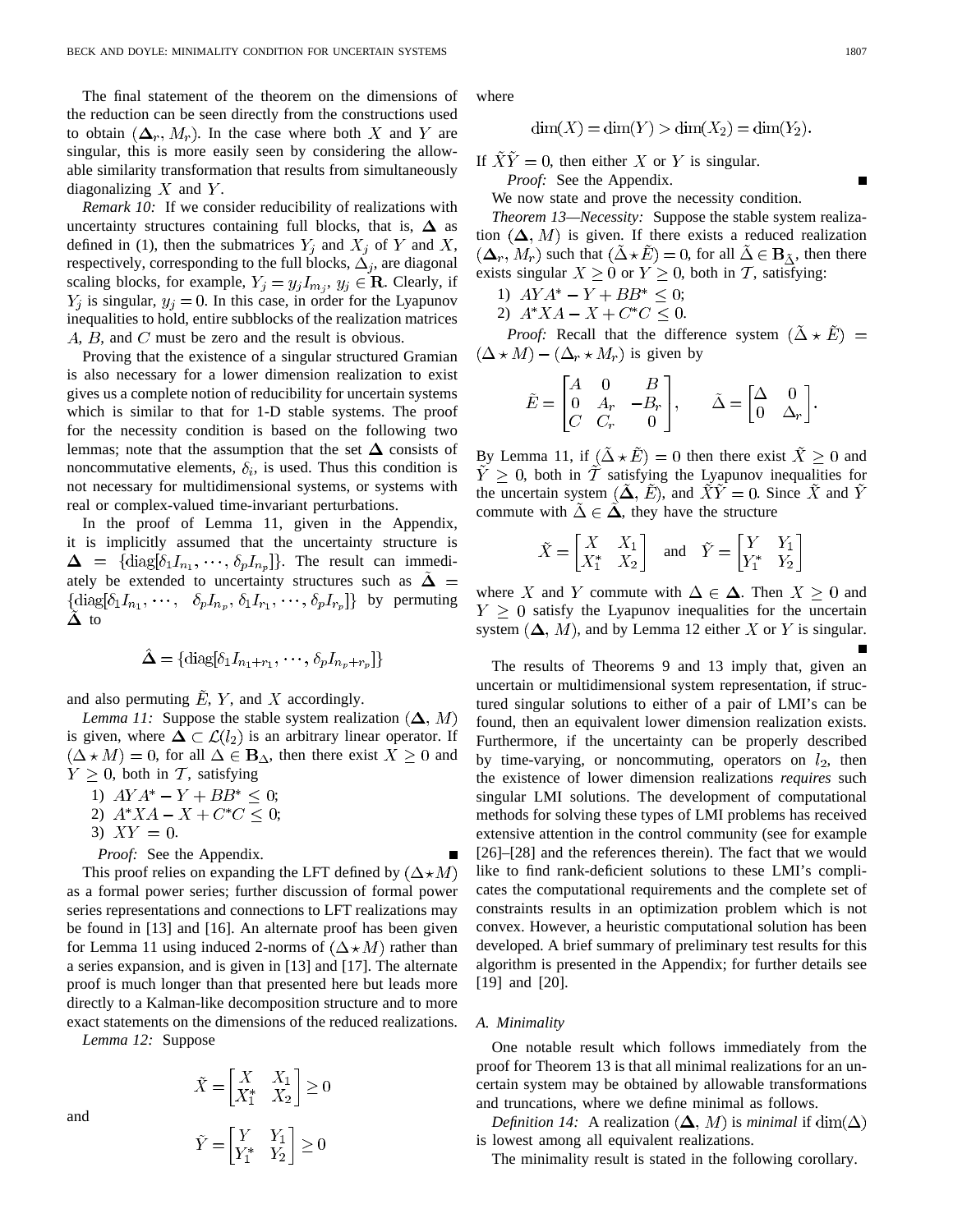*Corollary 15:* Given a stable system realization  $(\Delta, M)$ , all minimal realizations are found by similarity transformations

$$
\hat{M} = \begin{bmatrix} TAT^{-1} & TB \\ CT^{-1} & D \end{bmatrix}; \qquad T \in \mathcal{T}
$$

and truncations.

If we consider the simplest case for these LFT representations of uncertain systems, that is, there is no uncertainty and  $\Delta = \lambda I$ , we obtain the standard results, excepting the inequalities in the Lyapunov equations. At the other extreme, if we assume the  $\delta_i$  are simply noncommuting indeterminates as in the case of formal power series, we do not even have the operator structure for  $\Delta$ . In this setting, stability and norms have no meaning and indeed are somewhat artificial in the context of pure realization theory. The preceding LMI reducibility results may be simply extended to this case by scaling the  $A$  matrix, that is, there will always be some value  $\gamma > 0$  sufficiently small such that there exists a matrix  $Y > 0$ ,  $Y \in \mathcal{T}$  satisfying

$$
\gamma^2 A Y A^* - Y < 0. \tag{10}
$$

The I/O map  $(\Delta \star M)$  is then well defined on  $l_2$  for every

$$
\Delta \in \mathbf{B}_{\gamma}\mathbf{\Delta} = \{\Delta \in \mathbf{B}_{\Delta} \colon \, ||\Delta||_{l_2 \to l_2} \leq \gamma\}
$$

and solutions  $Y \geq 0$  and  $X \geq 0$ , both in T, can be found satisfying the Lyapunov inequalities formed with the scaled  $A$ matrices. If singular  $X$  and  $Y$  can be found, the realization is reducible as in Theorem 9, with respect to the uncertainty set  $\mathbf{B}_{\gamma}\Delta$ . These manipulations are interesting mainly because the use of this  $\gamma$  scaling illuminates the fact that the reducibility result may be viewed as a topological result, that is, that  $(\Delta \star M - \Delta_r \star M_r)$  is the zero operator for all operators  $\Delta$  in a neighborhood of zero if and only if there exist singular structured solutions to the Lyapunov inequalities.

Alternatively, a subspace, or geometric approach, which does not require stability of the uncertain system realizations may be pursued. This approach is discussed in relation to the results presented herein in [18], where a unified treatment of both the algebraic and geometric perspectives of minimality and decomposition structures for uncertain systems is discussed. Comparisons and connections are outlined showing that the resulting decomposition structures for a given LFT realization are the same, thus showing that standard statespace realization theory may be wholly generalized to LFT realizations for uncertain systems. Additional technical details on the construction of reachable and unobservable subspaces may be found in [29].

# V. CONTROLLABILITY, OBSERVABILITY, AND DECOMPOSITION STRUCTURES FOR UNCERTAIN SYSTEMS

Up to this point, we have presented reducibility conditions for a given realization,  $(\Delta, M)$ , in terms of structured Gramians, without any discussion of controllability and observability or a direct test for minimality. Naturally, we would like to develop generalizations of the standard controllability and observability matrices and determine the relation these matrices have not only to the structured Gramians, but also to a direct notion of minimality. In this section, we discuss the construction of controllability and observability matrices for uncertain systems modeled by LFT realizations and show that rank conditions on these matrices relate to reducibility of the system realizations and provide for a direct test of minimality. We begin with a discussion of the Kalman-like decomposition structure that results from the proof of Theorem 9 and Lemma 11.

#### *A. Decomposition Structures*

In the proof for Theorem 9, it is made clear that the existence of a singular structured Gramian implies that an equivalent realization can be found which has a Kalman-like decomposition structure. For example, consider the realization

$$
\Delta = \{\text{diag}[\delta_1 I_{n_1}, \ \delta_2 I_{n_2}]: \ \delta_i \in \mathcal{L}(l_2)\]
$$

$$
M = \begin{bmatrix} A_{11} & A_{12} & B_1 \\ A_{21} & A_{22} & B_2 \\ \hline C_1 & C_2 & 0 \end{bmatrix}
$$

and suppose structured Gramians  $X = \begin{bmatrix} X_1 \\ X_2 \end{bmatrix} \geq 0$  and are found where  $X_1$ ,  $X_2$ ,  $Y_1$ , and are all singular. Then, using an allowable, simultaneously diagonalizing transformation for X and Y, we can find an equivalent realization  $\hat{M}$  that has the decomposition structure where  $\sim$  10

$$
\hat{A}_{ij} = \begin{bmatrix}\nA_{ij}^{cc} & 0 & A_{ij}^{13} & 0 \\
\hat{A}_{ij}^{21} & \hat{A}_{ij}^{c} & \hat{A}_{ij}^{23} & \hat{A}_{ij}^{24} \\
0 & 0 & \hat{A}_{ij}^{o} & 0 \\
0 & 0 & \hat{A}_{ij}^{43} & \hat{A}_{ij}^{44} \\
\end{bmatrix}
$$
\n
$$
B_{i} = \begin{bmatrix}\n\hat{B}_{i}^{cc} \\
\hat{B}_{i}^{c} \\
0 \\
0\n\end{bmatrix}, \qquad C_{j} = \begin{bmatrix}\n\hat{C}_{j}^{co} & 0 & \hat{C}_{j}^{o} & 0\n\end{bmatrix} \qquad (11)
$$

for each  $i, j = 1, 2$ .

Similarly, from Theorem 13, we know if  $(\Delta, M)$  is reducible, there exist singular structured Gramians for the full realization; these Gramians can be used as above to find a decomposition structure for  $({\Delta}, M)$ .

#### *B. Controllability and Observability Matrices*

If we naively define the controllability and observability matrices,  $C$  and  $O$ , as for standard (1-D) state-space realizations, then we cannot directly generalize the relationships between the ranks of C and O to reducibility via singular structured Gramians. For example, suppose we take  $C :=$ , where  $N = \sum_{i=1}^{p} n_i$ . If there exists a singular structured Gramian  $Y \geq 0$ , then it is easy to see that rank $(C)$  < N by considering the decomposition structure in the proof of Theorem 9. However, the converse is generally not true. Consider the following example:

 $A = \begin{bmatrix} -0.110 & 0.040 \\ -0.480 & 0.170 \end{bmatrix}, \qquad B = \begin{bmatrix} 0.100 \\ 0.300 \end{bmatrix}$ 

and

$$
\Delta = \left\{ \begin{bmatrix} \delta_1 & \\ & \delta_2 \end{bmatrix}: \ \delta_i \in \mathcal{L}(l_2) \right\}.
$$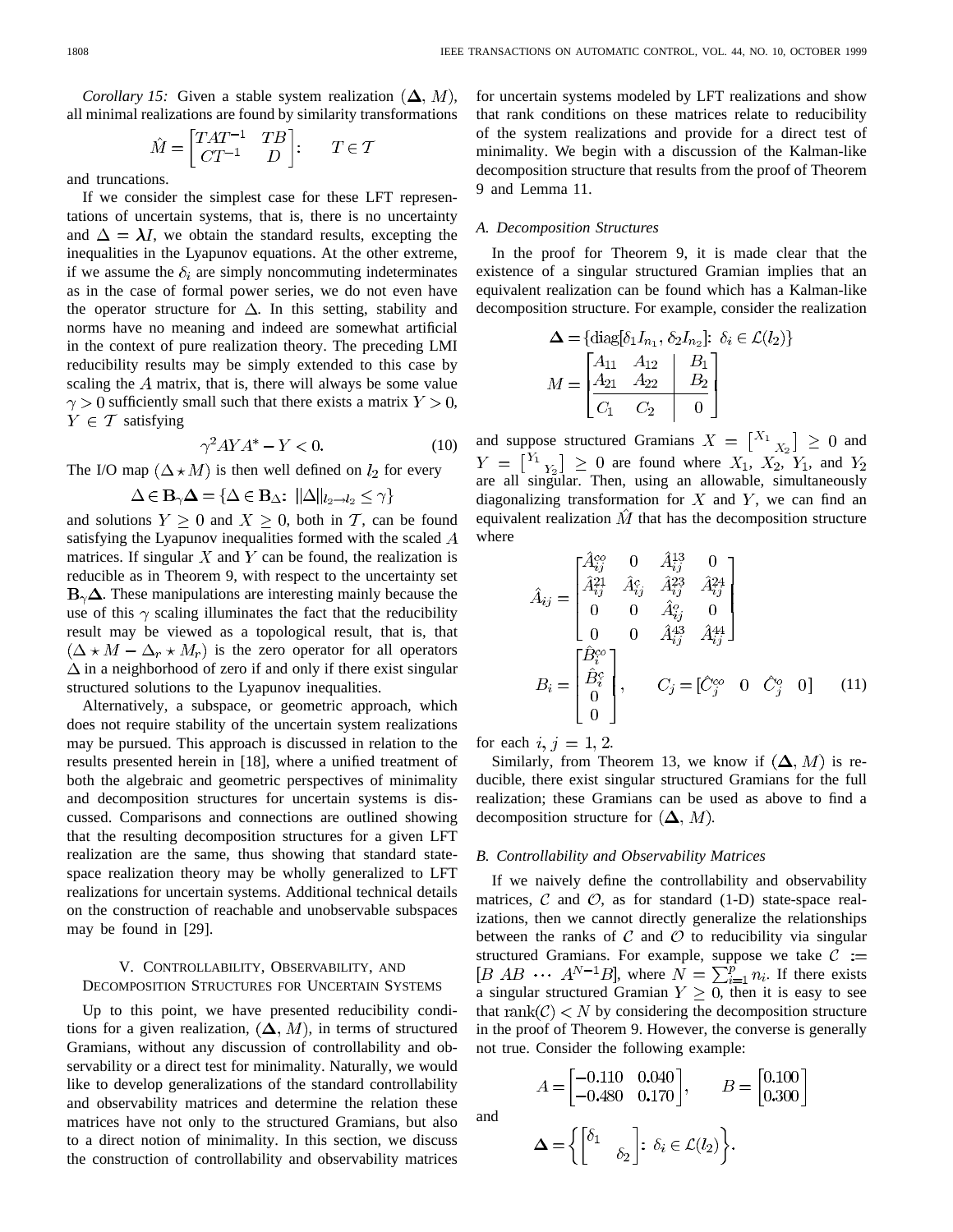Then,  $\mathcal{C} = \begin{bmatrix} 0.100 & 0.001 \\ 0.300 & 0.003 \end{bmatrix}$  has rank 1, but there is no singular satisfying  $AYA^* - Y + BB^* \leq 0$ .

As a more reasonable generalization of realization theory results associated with controllability and observability matrices for standard state-space models, we propose the following constructions for uncertain systems models, which take into account the inherent structure of the system realization.

*Definition 16:* Given an uncertain system realization  $(\Delta, M)$ , where  $\Delta$  is structured as in (7), then the *controllability matrix* is defined as shown in the equation at the bottom of the page. Furthermore, we denote the block rows by  $C_i = [B_i \ A_{i1} B_1 \ \cdots]$ .

The partitioning of this controllability matrix into block rows is similar to the partitioning proposed for a twodimensional (2-D) system controllability matrices when a relationship to minimality is desired (see [30] and the references therein). However, the block elements of the above controllability matrix are noticeably different than in the 2-D case (or multidimensional case), as the system variables represented by the  $\delta_i$  in the LFT realizations we consider are assumed to be noncommuting.

The following relation can be shown to hold between singular structured Gramians and rank conditions on  $C$ ; a sketch of the proof follows.

*Lemma 17:* Let  $(\Delta, M)$  be a stable uncertain system realization, where  $\Delta$  is defined as in (1), and suppose C is the associated structured controllability matrix. Then rank $(C_i)$  <  $n_i$  for some  $i = 1, \dots, p$ , if and only if there exists a singular  $Y \in \mathcal{T}$ ,  $Y \ge 0$  satisfying  $AYA^* - Y + BB^* \le 0$ .

*Proof—Sketch:* Sufficiency is quite straightforward: if there exists a singular structured controllability Gramian  $Y$ , then using allowable transformations (as in the proof of Theorem 9), we can find a decomposition structure from which it is easy to see that the block rows of the controllability matrix will have reduced rank.

Necessity can be shown using an approach similar to that taken for the proof of Lemma 11. For each  $i = 1, \dots, p$ , denote  $r_i = \text{rank}(\mathcal{C}_i)$ , where we assume  $r_i < n_i$  for at least one *i*. Then there exist nonsingular matrices  $T_i \in \mathbb{C}^{n_i \times n_i}$ such that

$$
T_i C_i = \begin{bmatrix} \tilde{C}_i \\ 0 \end{bmatrix}, \quad \text{where } \tilde{C}_i \text{ has } r_i \text{ rows.}
$$

This implies that  $T_i B_i = \begin{bmatrix} B_i \\ 0 \end{bmatrix}$ , and that  $T_i A_{ij} B_j$  has the form , for all  $j = 1, \dots, p$ . Thus, there exists a such that

$$
T_i A_{ij} T_j^{-1} = \begin{bmatrix} \tilde{A}^{11} & \tilde{A}^{12} \\ 0 & \tilde{A}^{22} \end{bmatrix} \text{ and } T_j B_j = \begin{bmatrix} \tilde{B}_j \\ 0 \end{bmatrix}
$$

where the zero block of  $A_{ij}$  has dimensions  $(n_i - r_i) \times r_j$ . Note that if  $r_j = n_j$ , then

$$
T_i A_{ij} T_j^{-1} = \begin{bmatrix} \tilde{A}^{11} & \tilde{A}^{12} \\ 0 & 0 \end{bmatrix}.
$$

A similar analysis is applied to the  $A_{ij}A_{jk}B_k$  terms, resulting in an allowable transformation  $T = diag[T_1, T_2, \dots, T_p]$ , which decomposes the given realization matrix  $M$  into an equivalent realization with an uncontrollable-like decomposition structure. We can then construct a singular structured controllability Gramian,  $Y$ , in the same manner as outlined in the proof of Lemma 11.

The obvious dual definition for the observability matrix can be given, along with the corresponding rank condition which can be proven using a duality argument.

*Definition 18:* Given an uncertain system realization  $(\Delta, M)$ , where  $\Delta$  is structured as in (1), then the *observability matrix* is defined by

$$
\mathcal{O} = \begin{bmatrix} C_1 & C_2 & \cdots & C_p \\ C_1 A_{11} & C_1 A_{12} & \cdots & C_1 A_{1p} \\ \vdots & \vdots & \vdots & \vdots \\ C_p A_{p1} & C_p A_{p2} & \cdots & C_p A_{pp} \\ C_1 A_{11}^2 & C_1 A_{11} A_{12} & \cdots & C_1 A_{11} A_{1p} \\ \vdots & \vdots & \vdots & \vdots & \vdots \end{bmatrix}.
$$

Furthermore, we denote the block columns by

$$
\mathcal{O}_i = \begin{bmatrix} C_i \\ C_1 A_{1i} \\ C_2 A_{2i} \\ \vdots \end{bmatrix}.
$$

*Lemma 19:* Let  $(\Delta, M)$  be a stable uncertain system realization, where  $\Delta$  is defined as in (1), and suppose  $\mathcal O$  is the associated structured observability matrix. Then rank $(\mathcal{O}_i)$  <  $n_i$  for some  $i = 1, \dots, p$ , if and only if there exists a singular  $X \in \mathcal{T}$ ,  $X \geq 0$  satisfying  $A^*XA - X + C^*C \leq 0$ .

From Lemmas 17 and 19, we can directly state the following result connecting minimality to rank deficiencies of the controllability and observability matrices.

*Theorem 20:* Let  $(\Delta, M)$  be a stable uncertain system realization, where  $\Delta$  is defined as in (1), and suppose C and O are the associated structured controllability and observability matrices. Then  $(\Delta, M)$  is a minimal realization if and only if rank $(C_i) = n_i$  and rank $(C_i) = n_i$  for every  $i = 1, \dots, p$ .

These rank tests can be completed on finite dimension controllability and observability matrices, where the maximum dimensions are determined by the number of copies of each  $\delta_i$ in the structure  $\Delta$ . Moreover, the degree of singularity of the structured Gramians can be directly related to the difference between the dimension and the rank of  $C_i$  and of  $\mathcal{O}_i$ .

$$
\mathcal{C} = \begin{bmatrix}\nB_1 & A_{11}B_1 & \cdots & A_{1p}B_p & A_{11}^2B_1 & \cdots & A_{11}A_{1p}B_p & A_{12}A_{21}B_1 & \cdots \\
B_2 & A_{21}B_1 & \cdots & A_{2p}B_p & A_{21}A_{11}B_1 & \cdots & A_{21}A_{1p}B_p & A_{22}A_{21}B_1 & \cdots \\
\vdots & \vdots & \vdots & \vdots & \vdots & \vdots & \vdots \\
B_p & A_{p1}B_1 & \cdots & A_{pp}B_p & A_{p1}A_{11}B_1 & \cdots & A_{p1}A_{1p}B_p & A_{p2}A_{21}B_1 & \cdots\n\end{bmatrix}
$$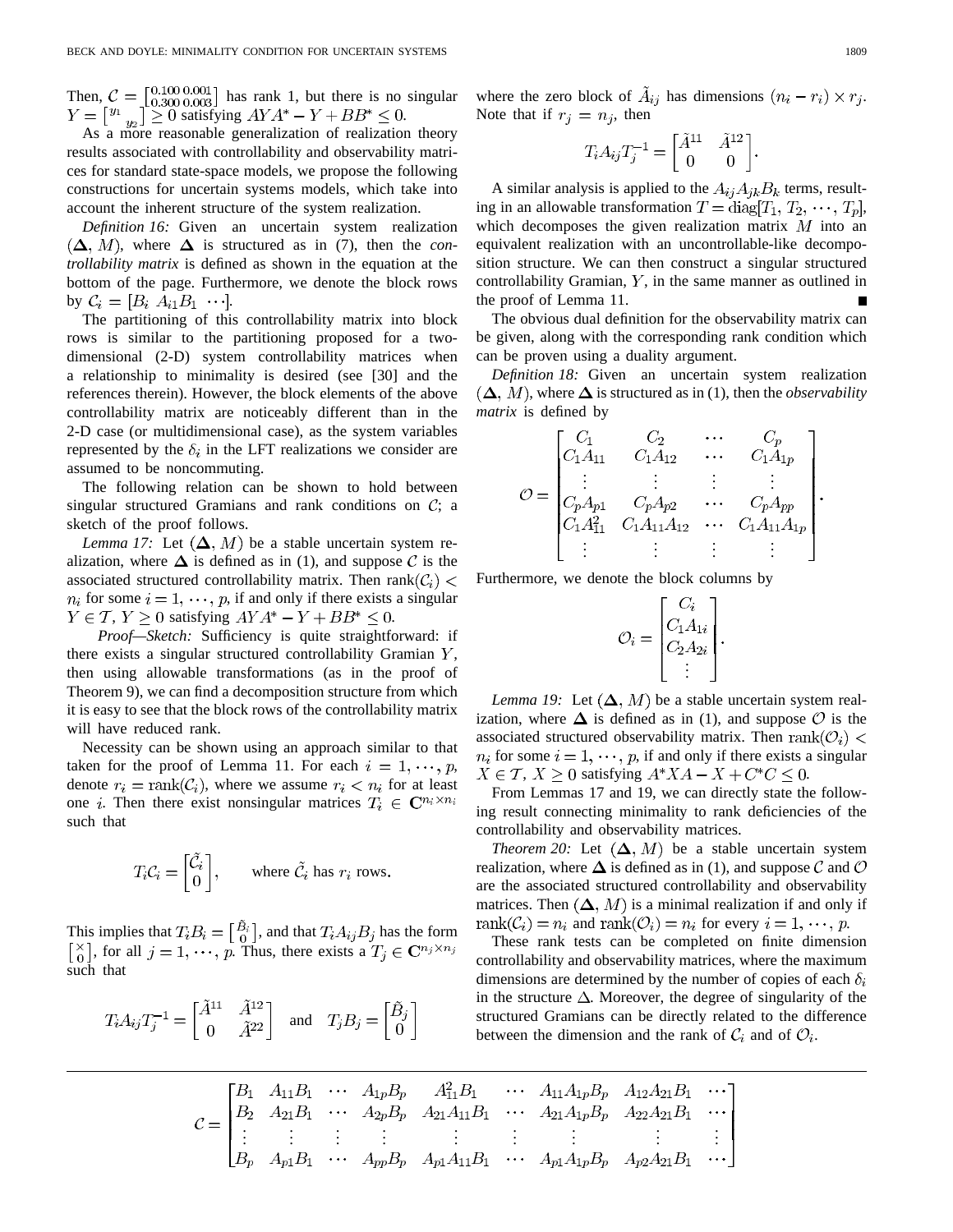## *C. Example*

We consider a simple illustrative example with  $\Delta$  structure  $\text{diag}[\delta_1 I_2 \ \delta_2 I_2]$ . The realization matrices that comprise M are

$$
A = \begin{bmatrix} A_{11} & A_{12} \\ A_{21} & A_{22} \end{bmatrix} = \begin{bmatrix} 0.5 & -0.4 & 0.25 & 0.2 \\ 0.05 & 0.2 & 0.15 & 0.05 \\ 0.1 & -0.2 & -0.3 & 0.35 \\ 0.2 & -0.4 & -1.0 & 0.9 \end{bmatrix}
$$

$$
B = \begin{bmatrix} B_1 \\ B_2 \end{bmatrix} = \begin{bmatrix} 1 & 4 \\ 0 & 2 \\ 1 & 1 \\ 2 & 2 \end{bmatrix}
$$

and

# $C = [C_1 \quad C_2] = [1 \quad -2 \quad 0 \quad 1].$

A simple check of the reducibility of this system can be made by evaluating  $C$  and  $O$ , where for example

$$
\mathcal{C} = \begin{bmatrix} B_1 & A_{11}B_1 & \cdots & A_{12}A_{22}B_2 \\ B_2 & A_{21}B_1 & \cdots & A_{22}B_2 \end{bmatrix}
$$

$$
\mathcal{O} = \begin{bmatrix} C_1 & C_2 \\ C_1A_{11} & C_1A_{12} \\ \vdots & \vdots \end{bmatrix}
$$

and

| $C_1A_{11}$       | $C_1A_{12}$   |
|-------------------|---------------|
| $C_2A_{22}A_{21}$ | $C_2A_{22}^2$ |

suffice. In this case, straightforward rank calculations show that rank $[\mathcal{C}_1] = 2$  and rank $[\mathcal{C}_2] = 1$ ; rank $[\mathcal{O}_1] = 1$  and rank $[O_2] = 2$ . Thus this system is reducible by dimension 1 in both the first and second uncertainty variables; that is, it can be shown to be unreachable in the  $\delta_2$  space and unobservable in the  $\delta_1$  space.

We should also be able to find singular structured Gramians,  $X$  and  $Y$ , that solve the Lyapunov inequalities. Using the LMI toolbox we obtain *block-structured* solutions with eigenvalues

$$
\lambda(Y) = \{48.14, 0.29 \mid 27.71, 0\}
$$

and

and

$$
\lambda(X)=\{14.67,\quad 0\ \mid\ 0.82,\quad 8.73\,\}.
$$

Thus we can find an allowable transformation

$$
T = \begin{bmatrix} T_1 & & \\ & T_2 \end{bmatrix}
$$

where  $T_1$  transforms the first block of  $X$ , the structured observability Gramian, and  $T_2$  transforms the second block of  $Y$ , the structured controllability Gramian, such that

> $(T_1^{-1})^* X_1 T_1^{-1} = \begin{bmatrix} 2.94 & \\ & 0 \end{bmatrix}$  $T_2 Y_2 T_2^* = \begin{bmatrix} 5.54 & \\ & 0 \end{bmatrix}.$

Applying this transformation to  $\{A, B, C\}$ , i.e., computing  $\{\hat{T}AT^{-1}, TB, CT^{-1}\}$ , and truncating the subsystems associated with the zero parts of  $X_1$  and  $Y_2$  gives an equivalent lower order realization

$$
A_r = \begin{bmatrix} 0.4 & 0.15 \\ 0.1 & 0.4 \end{bmatrix}, \qquad B_r = \begin{bmatrix} 1 & 0 \\ 1 & 1 \end{bmatrix}
$$

and  $C_r = [1 | 2].$ 

Details regarding practical Matlab-based reduction routines may be found in [20].

#### VI. SUMMARY AND RELATED RESULTS

In this paper, we have presented a thorough treatment of reducibility of uncertain system realizations based on the existence of structured singular Gramians; related realization theory topics including the definition of and rank tests for structured controllability and observability matrices have also been given. Additional realization theory for uncertain systems has been completed; most closely related is a geometric, or subspace, view of minimality for such systems.

The geometric approach involves decomposing the internal variable space into reachable and unobservable subspaces; this also leads to a Kalman-like decomposition structure for LFT realizations and hence a minimality result. Straightforward generalizations of these reachable and unobservable subspaces for uncertain system realizations are discussed in [18] and [29], where the LFT's are now restricted to be causal operators. An alternate method for constructing a minimal realization and a Kalman-like decomposition structure is given, where the resulting decomposition structure is the same as that in (11). It can be shown that the existence of rank-deficient structured controllability Gramians is directly related to the existence of a nontrivial unreachable subspace in the system state and uncertainty variables; similarly, the existence of rankdeficient structured observability Gramians relates directly to an unobservable subspace [18].

The geometric methods may be applied to realizations that are not stable; however, the procedure relies on finding reduced rank matrices, as does the approach described herein using controllability and observability matrices, which may be numerically ill-conditioned. Note that the LMI-based reducibility results of Section IV may be related to reduction with guaranteed error bounds of uncertain system realizations in the situation where no *singular* structured Gramians are found, that is, when the reduction is not exact [13], [14]. Although the structured Gramians used in the LMI-based model reduction methods of [14] may be suboptimal, the associated computational problems are easily solved. Model reduction methods for unstable uncertain systems have also recently been developed [31].

State-space synthesis results have also been generalized to uncertain systems: output feedback stabilization for uncertain systems can be reduced via a separation argument to full information and full control problems, which can be solved using LMI's [15];  $H_{\infty}$  optimal control can be generalized to this setting, again with a separation structure and two LMI's with a convex coupling condition [6], [7], [32]. Related notions of stabilizability and detectability for uncertain systems via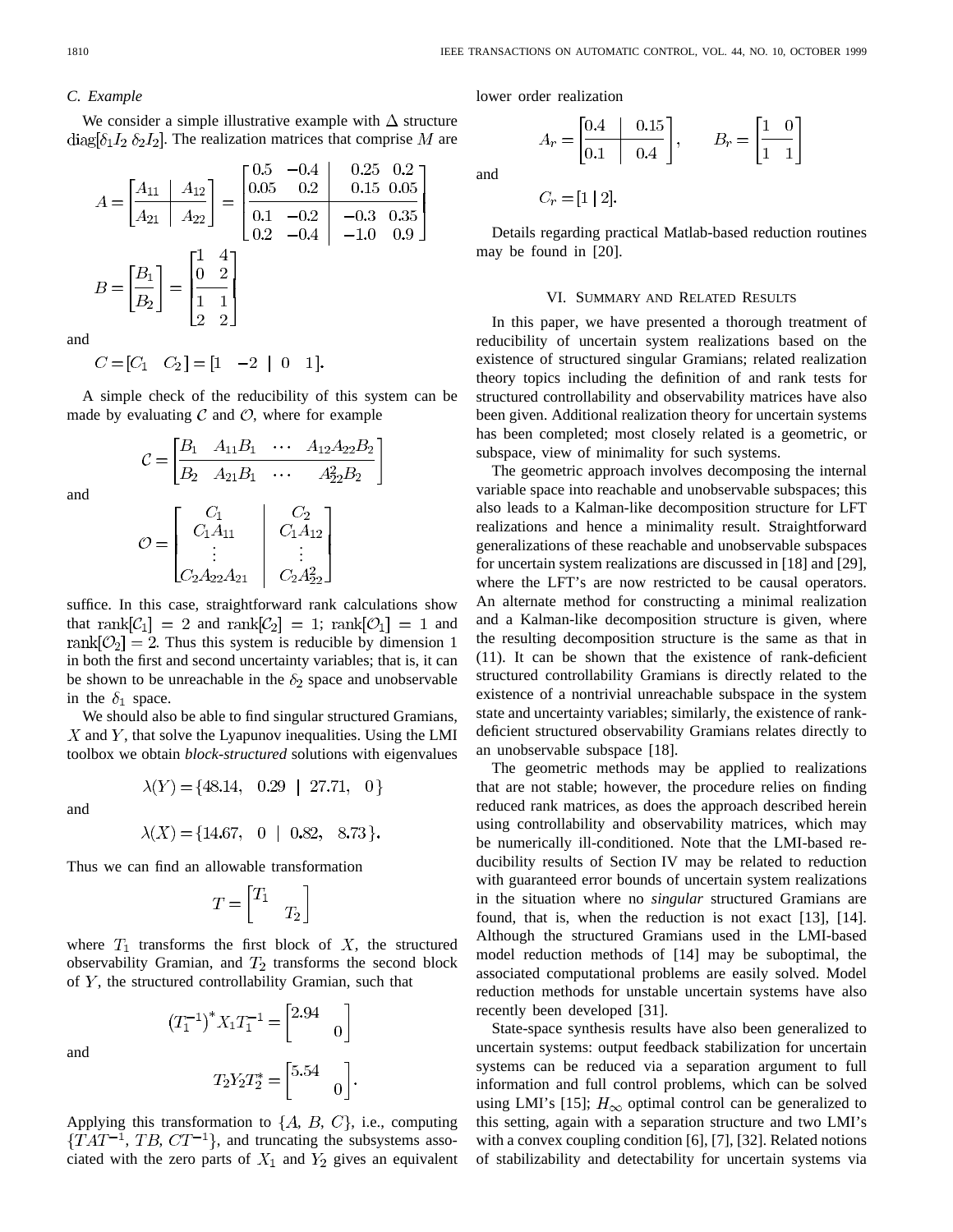static-state feedback and static output-injection matrices may also be stated [15] and PBH type tests defined [22].

#### **APPENDIX**

#### *A. Proof of Lemma 11*

Consider the formal power series  $S = (\Delta \star M) = D +$  $\sum_{k=0}^{\infty} C \Delta (A \Delta)^{k} B$ . We first partition the matrices A, B, and C accordingly with the  $\Delta$  structure, that is

$$
A = \begin{bmatrix} A_{11} & \cdots & A_{1p} \\ \vdots & \ddots & \vdots \\ A_{p1} & \cdots & A_{pp} \end{bmatrix}
$$

$$
B = \begin{bmatrix} B_1 \\ \vdots \\ B_p \end{bmatrix}
$$

and

$$
C = [C_1 \cdots C_p].
$$

Then, expanding the series  $S$  gives

$$
S = D + \sum_{i=1}^{p} C_i B_i \delta_i + \sum_{k=0}^{\infty} \sum_{i_0, ..., i_k=1}^{p}
$$

$$
\cdot C_{i_k} A_{i_k i_{k-1}} \cdots A_{i_1 i_0} B_{i_0} \delta_{i_k} \cdots \delta_{i_0}
$$

where, by assumption,  $\mathcal{S} = 0$ .

Since the  $\delta_i$  are noncommuting, S is identically zero if and only if each coefficient in the series is zero, that is

$$
D = 0, \ \ C_i B_i = 0, \ \ C_i A_{ij} B_j = 0, \ \ C_i A_{ij} A_{jk} B_k = 0, \ \cdots
$$

for every i, j,  $k = 1, \dots, p$ . We consider each set of terms separately and show that the given realization may be transformed to one having a particular decomposition structure, similar to the Kalman decomposition structure for 1-D systems.

First, consider the  $C_iB_i$  terms:  $C_iB_i = 0$  if and only if there exists  $T_i$  nonsingular, such that

$$
C_i T_i^{-1} = \begin{bmatrix} 0 & 0 & \tilde{C} \end{bmatrix}_i \quad \text{and} \quad T_i B_i = \begin{bmatrix} \tilde{B} \\ 0 \\ 0 \end{bmatrix}_i
$$

where  $\tilde{C}_i$  has full column rank,  $\tilde{B}_i$  has full row rank, and the submatrices of  $C_i$  and  $B_i$  are equivalently partitioned, for each  $i, j = 1, \dots, p$ . We will henceforth absorb all such transformations and assume the realization matrices are already structured into zero and nonzero block submatrices. We then partition each  $A_{ij}$  accordingly with the partitions of  $C_i$  and  $B_i$ .

Consider the  $C_iA_{ij}B_j$  terms

$$
C_i A_{ij} B_j = \begin{bmatrix} 0 & 0 & \tilde{C} \end{bmatrix}_i \begin{bmatrix} A^{11} & A^{12} & A^{13} \\ A^{21} & A^{22} & A^{23} \\ A^{31} & A^{32} & A^{33} \end{bmatrix}_{ij} \begin{bmatrix} \tilde{B} \\ 0 \\ 0 \end{bmatrix}_j
$$
  
=  $\tilde{C}_i A_{ij}^{31} \tilde{B}_j = 0.$ 

Since  $\tilde{C}_i$  and  $\tilde{B}_j$  are both full rank, this implies that  $A_{ij}^{31} = 0$ .

Next consider the  $C_iA_{ii}A_{il}B_l$  terms

$$
C_i A_{ij} A_{jl} B_l = \begin{bmatrix} 0 & \tilde{C}_i A_{ij}^{32} & \tilde{C}_i A_{ij}^{33} \end{bmatrix} \begin{bmatrix} A_{jl}^{11} \tilde{B}_l \\ A_{jl}^{21} \tilde{B}_l \\ 0 \end{bmatrix} = 0
$$
  
if and only if  $A_{ij}^{32} A_{il}^{21} = 0$ . (12)

As with the  $C_iB_i$  terms, we can transform  $A_{ij}^{32}$  to [0 0  $\tilde{A}_{ij}^{32}$ ] and  $A_{il}^{21}$  to

$$
\begin{bmatrix}\tilde{A}_{jl}^{21}\\0\\0\end{bmatrix}
$$

where  $\tilde{A}_{ij}^{32}$  has full column rank,  $\tilde{A}_{il}^{21}$  has full row rank, and the submatrices of  $A_{ij}^{32}$  and  $A_{jl}^{21}$  are equivalently partitioned. We now have the following decomposition structure for each  $A_{ij}$ :

$$
A_{ij} = \begin{bmatrix} A^{11} & \vdots & A^{12} & \vdots & A^{13} \\ \vdots & \cdots & \cdots & \cdots & \cdots \\ A^{21} & & & & \\ 0 & \vdots & A^{22} & \vdots & A^{23} \\ 0 & \cdots & \cdots & \cdots & \cdots \\ 0 & \vdots & 0 & 0 & A^{32} & \vdots & A^{33} \end{bmatrix} .
$$
 (13)

Note that across each block row, indexed by for example  $i$ , the  $A^{21}$  blocks in the set of submatrices  $\{A_{ij}\}_{j=1}^p$  are equivalently partitioned; similarly, down each block column indexed by  $j$ , the  $A^{32}$  blocks in the set of submatrices  $\{A_{ij}\}_{i=1}^p$  are also equivalently partitioned.

Evaluating the next few sets of series coefficients,  $C_iA_{ii}A_{il}A_{lw}B_w$ , etc., we obtain the same decomposition structure for each of the  $A_{ij}^{22}$  blocks as that in (13). This process is repeated for a finite number of series coefficients, leading to a decomposition structure for each  $C_j$ ,  $A_{ij}$ ,  $B_i$ subsystem; this finite number is determined by the number of variables,  $p$ , and the dimensions of the realization matrices. As an example, for  $p = 2$ , the resulting decomposition can be generally written as follows:

$$
M = \begin{bmatrix} \hat{A}_{11}^{11} & \hat{A}_{11}^{12} & \vdots & \hat{A}_{12}^{11} & \hat{A}_{12}^{12} & \hat{B}_1 \\ 0 & \hat{A}_{11}^{22} & \vdots & 0 & \hat{A}_{12}^{22} & 0 \\ \cdots & \cdots & \cdots & \cdots & \cdots & \cdots \\ \hat{A}_{21}^{11} & \hat{A}_{21}^{12} & \vdots & \hat{A}_{22}^{11} & \hat{A}_{22}^{12} & \hat{B}_2 \\ 0 & \hat{A}_{21}^{22} & \vdots & 0 & \hat{A}_{22}^{22} & 0 \\ 0 & \hat{C}_1 & \vdots & 0 & \hat{C}_2 & 0 \end{bmatrix} .
$$
 (14)

Note that the matrix partitions in  $(14)$  (denoted by  $\gamma$ s) do not necessarily correspond to the previous partitions (denoted by 's). Note also that the above partitions are constructed such that the  $\hat{A}_{ii}^{11}$  and  $\hat{A}_{ii}^{22}$  submatrices are square, and the lower left submatrix of each  $A_{ii}$ , which is identically zero, has the largest dimensions possible.

Applying Lemma 8 and carrying out the matrix multiplications, it is straightforward to see there exist structured singular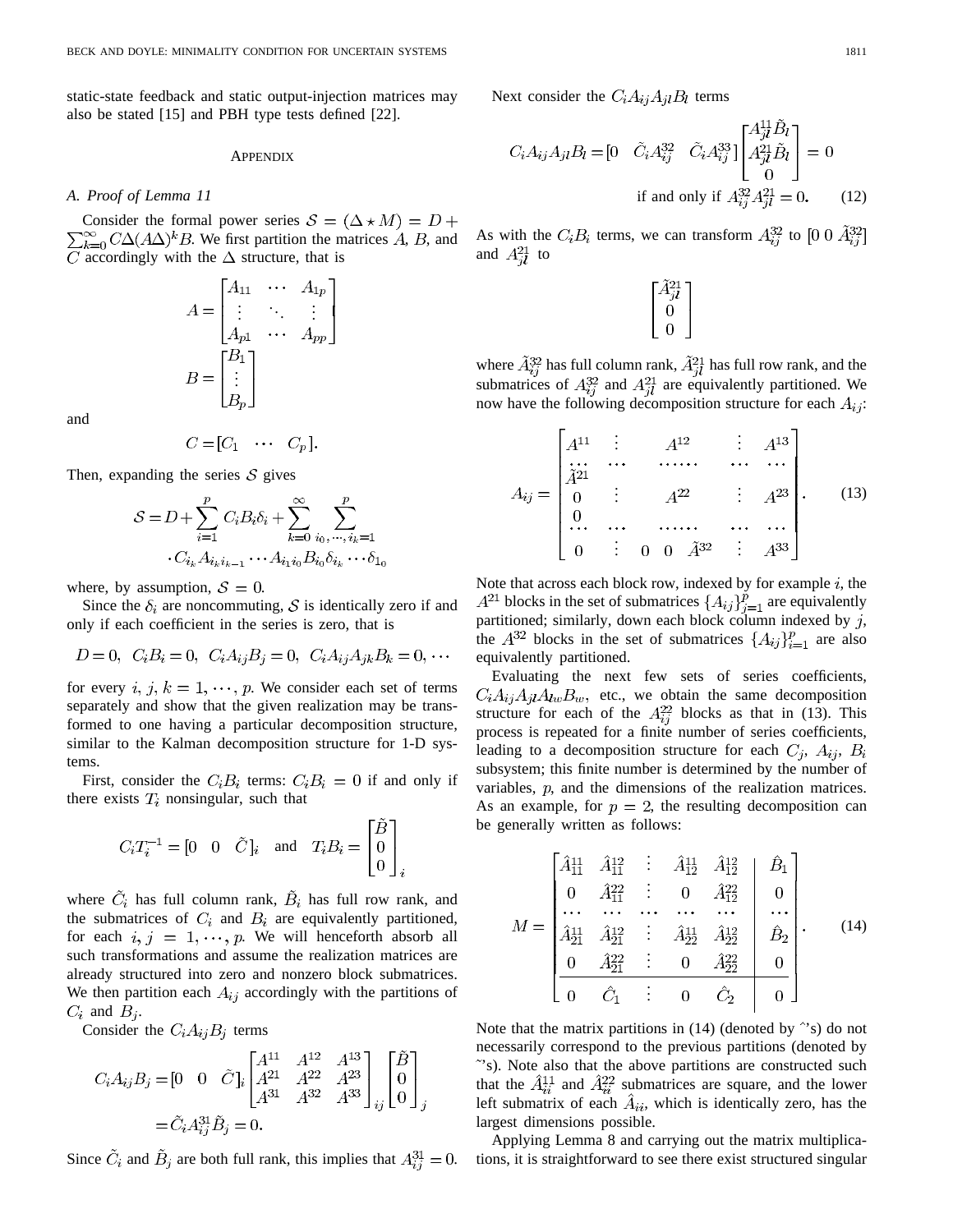TABLE I PRELIMINARY TRACE ALGORITHM RESULTS  $\frac{1}{2}$   $\frac{1}{2}$   $\frac{1}{2}$   $\frac{1}{2}$   $\frac{1}{2}$   $\frac{1}{2}$ 

|                     | $\eta$ Upper Bound   % Models Reducible |
|---------------------|-----------------------------------------|
| $5 \times 10^{-5}$  | 100%                                    |
| $1 \times 10^{-6}$  | 86%                                     |
| $1 \times 10^{-10}$ | 77%                                     |

matrices

and

$$
\hat{X} = \text{diag}\left[0, \, \hat{X}_1^{22}, \, 0, \, \hat{X}_2^{22}, \, \cdots, \, 0, \, \hat{X}_p^{22}\right] \ge
$$

 $\overline{0}$ 

$$
\hat{Y} = \text{diag}\Big[\hat{Y}_1^{11}, 0, \hat{Y}_2^{11}, 0, \dots, \hat{Y}_p^{11}, 0\Big] \ge 0
$$

both in  $T$ , satisfying

$$
A\hat{Y}A^* - \hat{Y} \le 0 \quad \text{and} \quad A^*\hat{X}A - \hat{X} \le 0.
$$

Furthermore, scaling  $\hat{Y}$  and  $\hat{X}$  by constants, as necessary, gives  $X \geq 0$  and  $Y \geq 0$  both in T, such that conditions 1) and 2) are satisfied, and clearly  $XY = 0$ .

# *B. Proof of Lemma 12*

Let  $\dim(X) = \dim(Y) = n \times n$  and  $\dim(X_2) =$  $\dim(Y_2) = k \times k$ , where  $k < n$ . By contradiction, suppose both  $X$  and  $Y$  are nonsingular. Then  $XY$  is nonsingular and rank $(XY) = n$ .

Note that  $XY = 0$  implies that  $XY = -X_1Y_1^*$ , thus rank $(X_1 Y_1^*) = n$ , where  $\dim(X_1) = n \times k$  and  $\dim(Y_1^*) =$  $k \times n$ . However,

$$
rank(X_1Y_1^*) \leq min\{rank(X_1), rank(Y_1^*)\} \leq k < n.
$$

Thus X or Y is singular and rank $(XY) \leq k$ .

#### *C. Overview of Computational Results*

Although feasible solutions to the Lyapunov inequalities may easily be computed using convex programming methods, the reducibility problem considered in this paper is a *reduced rank LMI problem*. Unfortunately, reduced rank LMI problems result in neither convex nor quasiconvex optimization problems, thus we cannot directly apply existing LMI techniques to obtain optimal solutions. However, LMI methods have been used in heuristic algorithms to obtain suboptimal solutions to reduced rank LMI problems. The following simple algorithm has been used to compute near-singular solutions to the system Lyapunov inequalities.

*Given an uncertain system realization*  $(\Delta, M)$  find

$$
\circ \min_{Y} \text{Trace}(Y): AYA^* - Y + BB^* \le 0,
$$
  

$$
Y \ge 0 \quad \text{and} \quad Y \in \mathcal{T}
$$

and

$$
\label{eq:1.1} \begin{split} \text{o} \ \underset{X}{\text{min}} \ \text{Trace}(X) \text{:} \ A^*XA-X+C^*C\leq 0, \\ X\geq 0 \quad \text{and} \quad X\in\mathcal{T}. \end{split}
$$

Preliminary tests of this algorithm have been completed using the LMI Toolbox [26]: 20 multidimensional system realizations, each with two to five transform/uncertainty variables and dimensions ranging from 5 to 15 have been constructed and tested. These realizations have been constructed to be *exactly reducible,* that is, for each realization there exist singular structured matrices  $X$  and  $Y$  satisfying the associated Lyapunov inequalities. Evaluation of the Trace algorithm on the test realizations is based on the eigenvalues of the resulting LMI solutions  $X$  and  $Y$ . Specifically, we consider the ratio, denoted by  $\eta$ , of the largest "zero value" eigenvalue to the smallest nonzero valued eigenvalue. So, for example, if  $eig(X) = \{1.000, 0.724, 0.711, 0.531, 1.000 \times 10^{-6}\},\$ then  $\eta = 5.31 \times 10^{-5}$ . Note that the same solutions X and Y may always be used to determine guaranteed error bounds on the reduction, as described in [14].

As we know *a priori* the dimensions that may be reduced with no error for each test case, we are then able to determine the success or failure of this algorithm. The results based on three different criteria for  $\eta$  are given in Table I.

#### **REFERENCES**

- [1] J. C. Doyle, "Analysis of feedback systems with structured uncertainties," *Proc. Inst. Elec. Eng.,* pt. D, pp. 242–250, 1982.
- [2] M. Safonov, "Stability margins of diagonally perturbed multivariable feedback systems," *Proc. Inst. Elec. Eng.,* pt. D, pp. 251–256, 1982.
- [3] \_\_\_\_\_, *Stability and Robustness of Multivariable Feedback Systems.* Cambridge, MA: MIT Press, 1980.
- [4] K. Zhou, J. C. Doyle, and K. Glover, *Robust and Optimal Control.* Englewood Cliffs, NJ: Prentice-Hall, 1996.
- [5] G. Dullerud, *Control of Uncertain Sampled-Data Systems.* New York: Birkhauser, 1995.
- [6] P. Apkarian and P. Gahinet, "A convex characterization of gainscheduled H-infinity controllers," *IEEE Trans. Automat. Contr.,* vol. 40, 1995.
- [7] A. Packard, "Gain scheduling via linear fraction transformations," *Syst. Contr. Lett.,* pp. 79–92, 1994.
- [8] J. Shamma, "Robust stability with time-varying structured uncertainty," *IEEE Trans. Automat. Contr.,* vol. 39, Apr. 1994.
- [9] P. M. Young, "Robustness with parametric and dynamic uncertainty," Ph.D. dissertation, California Inst. Technol., 1993.
- [10] A. Packard and J. C. Doyle, "The complex structured singular value," *Automatica,* vol. 29, no. 1, pp. 71–109, 1993.
- [11] A. Megretski and S. Treil, "S-procedure and power distribution inequalities: A new method in optimization and robustness of uncertain systems," *Mittag-Leffler Inst.,* 1991.
- [12] F. Paganini, "Sets and constraints in the analysis of uncertain systems," Ph.D. dissertation, California Inst. Technol., Dec. 1995.
- [13] C. L. Beck, "Model reduction and minimality for uncertain systems," Ph.D. dissertation, California Inst. Technol., Jan. 1996.
- [14] C. L Beck, J. C. Doyle, and K. Glover, "Model reduction of multidimensional and uncertain systems," *IEEE Trans. Automat. Contr.,* vol. 41, Oct. 1996.
- [15] W.-M. Lu, K. Zhou, and J. C. Doyle, "Stabilization of uncertain linear systems and linear multi-dimensional systems," *IEEE Trans. Automat. Contr.,* vol. 41, Jan. 1996.
- [16] C. L. Beck and J. C. Doyle, "Realizations of uncertain systems and formal power series," in *Proc. American Control Conf.,* 1995.
- [17] C. L. Beck, "Minimality for uncertain systems and IQC's," in *Proc. IEEE Control and Decision Conf.,* 1994, pp. 3068–3074.
- [18] C. Beck and R. D'Andrea, "Minimality, controllability and observability for uncertain systems," in *Proc. American Control Conf.,* 1997, pp. 3130–3135.
- [19] P. Bendotti and C. L. Beck, "On the role of LFT model reduction methods in robust controller synthesis for a pressurized water reactor," *IEEE Trans. Contr. Syst. Technol.,* vol. 7, Mar. 1999.
- [20] C. Beck and R. D'Andrea, "Computational study and comparisons of LFT reducibility methods," in *Proc. American Control Conf.,* 1998.
- [21] J. Berstel and C. Reutenauer, *Rational Series and Their Languages* (Monographs on Theoretical Computer Science). Springer-Verlag, 1988.
- [22] F. Paganini and J. C. Doyle, "Analysis of implicitly defined systems," in *Proc. IEEE Control and Decision Conf.,* 1994, pp. 3673–3678.
- [23] A. Megretski, "Necessary and sufficient conditions of stability: A multiloop generalization of the circle criterion," *IEEE Trans. Automat. Contr.,* 1993.